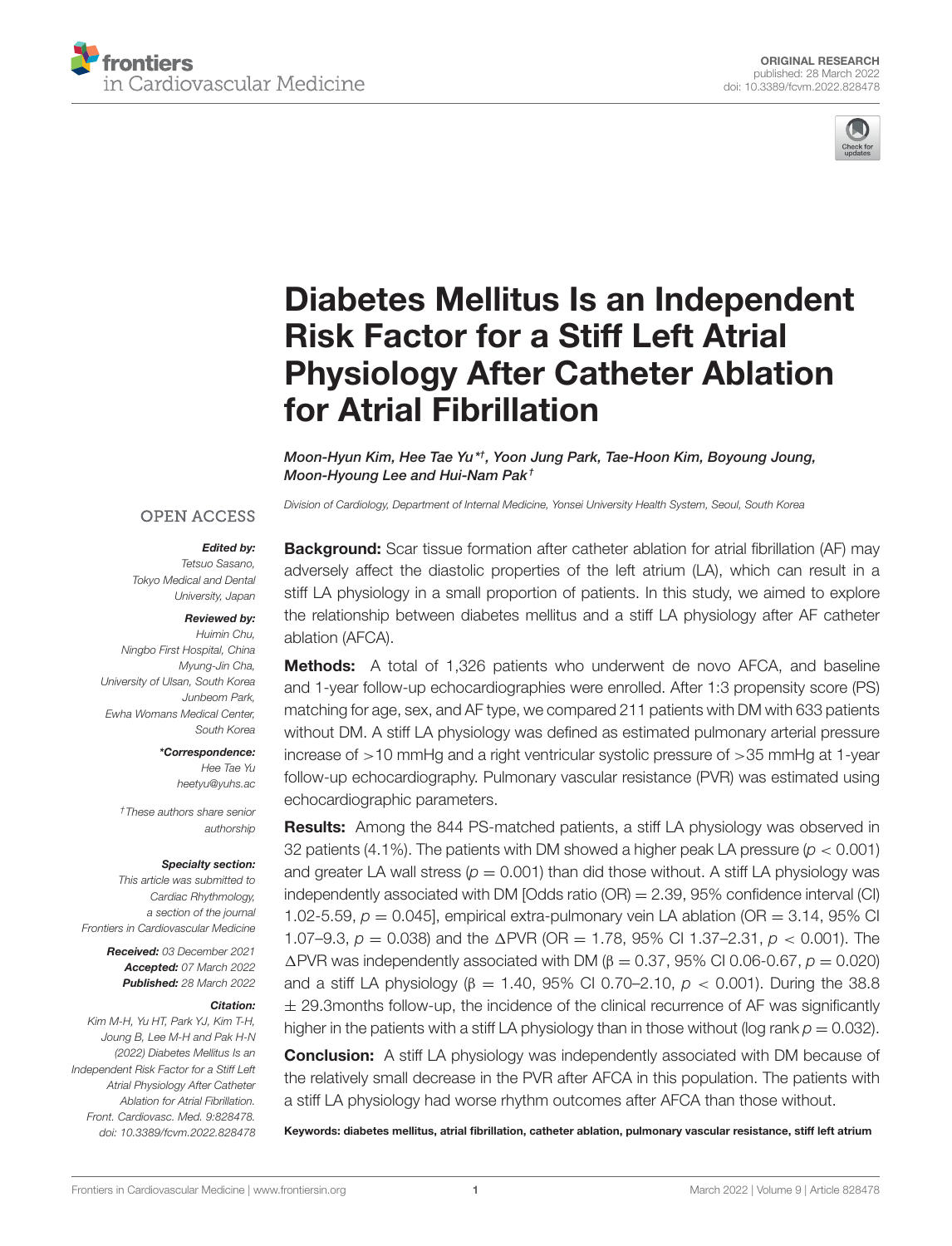# INTRODUCTION

Atrial fibrillation (AF) is a prevalent arrhythmia that increases morbidity and socioeconomic burden worldwide [\(1\)](#page-8-0). Currently, AF catheter ablation (AFCA) is an effective rhythm control method for patients with AF [\(1\)](#page-8-0). Various clinical benefits of AFCA have been reported, including reduced mortality in patients with heart failure [\(2\)](#page-8-1), reduced risk of stroke and improvements in cognitive function [\(3\)](#page-8-2).

However, AFCA is a destructive procedure that uses heating or freezing as an energy source [\(4\)](#page-8-3) and inevitably leads to atrial tissue damage, resulting in necrosis, and scarring. Previous studies have reported that AFCA, particularly extra-pulmonary vein (PV) left atrium (LA) ablation, increases LA stiffness, and worsens post-ablation diastolic function. Repeated catheter ablation has also been reported to increase LA pressure and stiffness compared with the de novo procedure [\(5\)](#page-8-4). Patients with a higher LA pressure or stiffness or greater wall stress had a higher recurrence rate after AFCA [\(6\)](#page-8-5). Stiff LA syndrome was first reported as symptomatic pulmonary arterial hypertension caused by a decreased LA function after mitral valve surgery [\(7\)](#page-8-6). Recently, it has been reported that stiff LA syndrome may develop after extensive AFCA [\(8\)](#page-8-7). In previous studies, diabetes mellitus (DM) was reported as independent risk factors for stiff LA syndrome [\(9\)](#page-8-8). To date, there is limited knowledge on the mechanism of stiff LA syndrome after AFCA, and the relationship between stiff LA syndrome and metabolic causes, such as DM, is unknown.

In this study, we applied the term "stiff LA physiology" and used previously reported echocardiographic parameters to define this condition [\(10\)](#page-8-9). One-year follow-up parameters were used to investigate the incidence and clinical features of a stiff LA physiology in patients who underwent AFCA. The purpose of this study was to explore the association between DM and a stiff LA physiology. We also attempted to elucidate the mechanism of a stiff LA physiology using pulmonary vascular resistance (PVR) derived from echocardiographic findings [\(11\)](#page-8-10).

### MATERIALS AND METHODS

### Study Population

The study protocol adhered to the principles of the Declaration of Helsinki and was approved by the institutional review board of the Yonsei University Health System. All patients provided written informed consent for inclusion in the Yonsei AF Ablation Cohort Database. Among 3,777 patients who underwent de novo AFCA in the Yonsei AF Ablation Cohort from September 2009 to October 2020, 1,326 patients who underwent voltage substrate mapping, baseline echocardiography, and 1-year follow-up echocardiography were enrolled in the study. DM was defined as HbA1c  $\geq$  6.5% or taking DM medication before the procedure [\(12\)](#page-8-11). The study patients were divided into two groups according to the presence of DM via propensity score (PS) matching. After 1:3 PS matching for age, sex, and AF type, we compared 211 patients with DM with 633 patients without DM (**[Figure 1](#page-1-0)**). The exclusion criteria of this study were as follows: (1) permanent AF refractory to electrical cardioversion; (2) AF



<span id="page-1-0"></span>with rheumatic valvular disease; (3) previous cardiac surgery with concomitant AF surgery or AFCA; (4) unmeasurable voltage map during sinus rhythm owing to frequent re-initiation of AF; and (5) no transthoracic echocardiography at baseline or 1 year later.

### Electrophysiological Mapping and Radiofrequency Catheter Ablation

Three-dimensional (3D) electroanatomical mapping (NavX; St. Jude Medical, Inc., Minnetonka, MN) using a circumferential PV mapping catheter (Lasso; Biosense-Webster Inc., Diamond Bar, CA) through a long sheath (Schwartz left 1; St. Jude Medical, Inc.) was performed. Pulmonary venography was performed after trans-septal punctures using a pigtail catheter. The 3D geometry of both the LA and PV was merged using the NavX system and then generated with 3D spiral computed tomographic (CT) images. Systemic anticoagulation with intravenous heparin was achieved to maintain an activated clotting time of 350- 400s during the procedure. An open-irrigated tip catheter (Celsius; Johnson & Johnson Inc., Diamond Bar, CA; NaviStar ThermoCool, Biosense Webster Inc.; ThermoCool SF, Biosense Webster Inc.; ThermoCool SmartTouch, Biosense Webster Inc.; Coolflex, St. Jude Medical, Inc.; 30–35 W; 47◦C; FlexAbility, St. Jude Medical, Inc.; and Tacti-Cath, St. Jude Medical, Inc.) was used for AFCA. All patients underwent a de novo procedure involving circumferential PV isolation (CPVI). Most patients (94.8%) received a cavotricuspid isthmus (CTI) block during the procedure unless there was an atrioventricular conduction disease. We conducted an additional linear ablation including a roof line, a posterior inferior line, and an anterior line, especially in the patients with persistent AF. Left lateral isthmus ablation, right atrial ablation, and complex fractionated electrogram ablation were performed in a minority of the patients at the operator's discretion. We defined extra-PV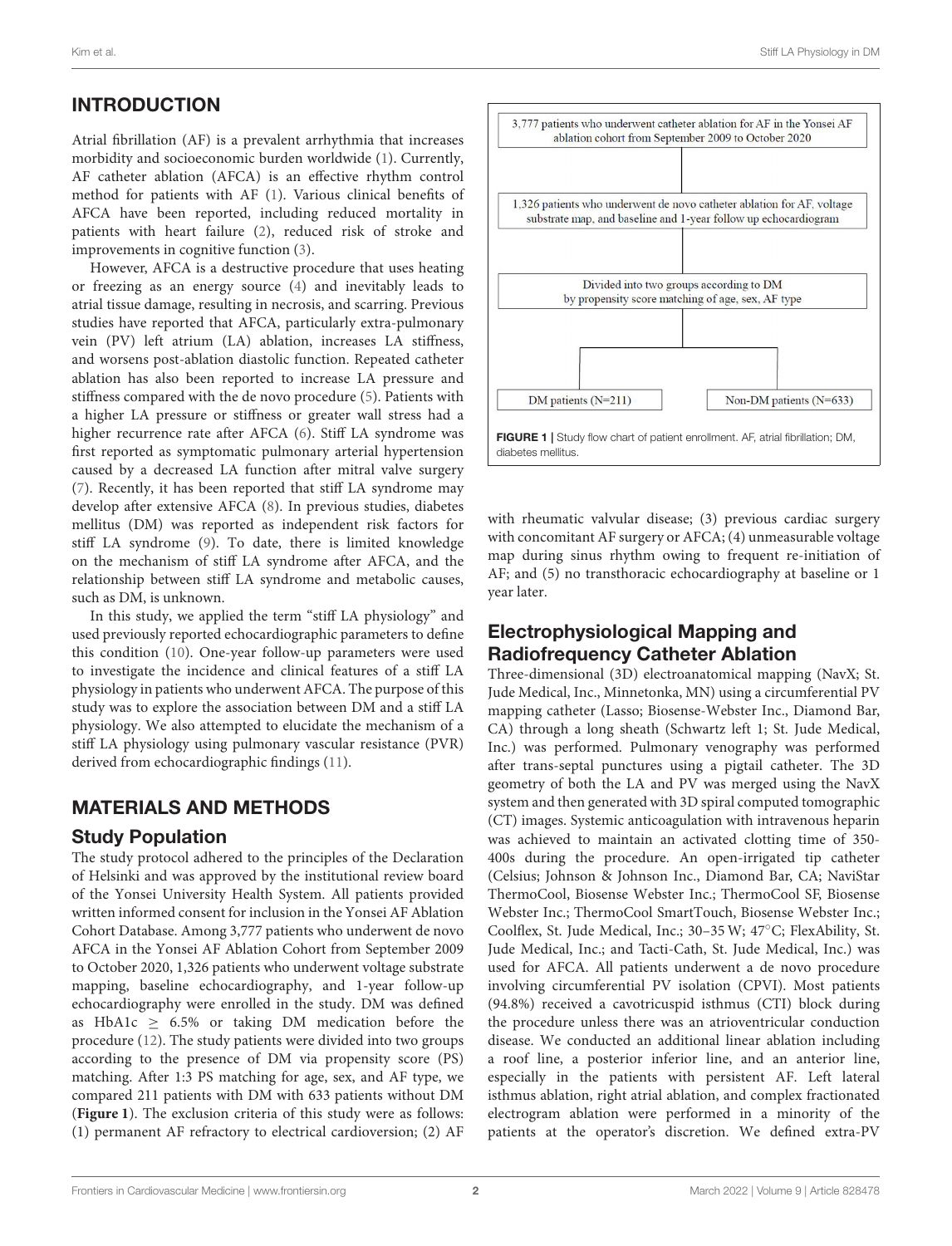LA ablation as an additional linear ablation with or without complex fractionated electrogram ablation following CPVI. The procedure ended when there was no immediate recurrence of AF within 10 min after cardioversion with isoproterenol infusion (5–10 mcg/min).

### Echocardiographic and Cardiac Computed Tomographic Evaluations

All patients underwent transthoracic echocardiography at baseline and at the 1-year follow-up. The LA diameter, left ventricular (LV) ejection fraction (LVEF), LV mass index (LVMI), peak trans mitral flow velocity (E), and peak septal mitral annular velocity (Em) on tissue Doppler echocardiography were measured in accordance with the American Society of Echocardiography guidelines [\(13\)](#page-8-12). Retrograde systolic tricuspid flow was obtained from the apical four-chamber view to measure the peak tricuspid pressure drop using continuous-wave Doppler. The LV outflow tract (LVOT) diameter and velocitytime integral (VTI) were measured from the parasternal long axis view and apical three-chamber view using pulsed-wave Doppler. PVR was estimated using the following equation: PVR = pulmonary arterial mean pressure (PAMP) echo–pulmonary capillary wedge pressure (PCWP)/cardiac output (CO) echo [\(11\)](#page-8-10). PAMP echo was calculated as follows: Pulmonary arterial systolic pressure (PASP) echo  $\times$  0.61 + 2 mmHg. PCWP echo was calculated as follows:  $1.24 \times E/Em + 1.9 \text{ mmHg}$ [\(14\)](#page-8-13). Stroke volume (SV) and CO echo were estimated at the LVOT as follows: SV =  $(LVOT$  diameter/2)<sup>2</sup> × LVOT VTI and CO echo = SV  $\times$  heart rate, respectively [\(15\)](#page-8-14). These parameters were defined as the PVR-related parameters. The delta value was calculated as follows: delta  $(\Delta)$  = value at the 1-year follow-up echocardiography–value at the baseline echocardiography.

Three-dimensional spiral CT (64 Channel, Light Speed Volume CT, Philips, Brilliance 63; Amsterdam, the Netherlands) was performed to define the PV anatomy. The 3D spiral CT images of the LA were analyzed using an image processing workstation (Aquarius; TeraRecon, Inc., Foster City, CA).

### LA Pressure, LA Wall Thickness, and LAW Stress Measurement

Intracardiac electrograms and hemodynamic measurements were recorded using the Prucka Cardio Lab electrophysiology system (General Electric Medical Systems, Inc., Milwaukee, WI). For catheter access to the LA, a trans-septal puncture approach was used. During AFCA, the LA pressure was measured during sinus rhythm after the trans-septal puncture using a 6-F pigtail catheter (A&A Medical Device, Inc., Gyeonggi-do, Republic of Korea) that was inserted into the LA through a long sheath (Schwartz left 1; St. Jude Medical, Inc.). When the initial rhythm was AF, we measured the LA pressure during sinus rhythm after terminating the AF via internal cardioversion (2– 10 J biphasic shocks, Lifepak12; Physiocontrol, Ltd., Redmond, WA), followed by a 3-min waiting period to allow for recovery from atrial stunning from cardioversion [\(5,](#page-8-4) [16\)](#page-8-15). We analyzed the peak LA pressure (LAPpeak; v wave), LA nadir pressure (LAPnadir; x wave), and LA mean pressure (LAPmean). These parameters have been defined and calculated in our previous study [\(17\)](#page-8-16).

We developed a customized software (AMBER, Laonmed Inc., Seoul, Republic of Korea) that measured the LAW thickness by applying Laplace's equation to the cardiac CT images. The LAW thickness was calculated as a numerical streamline connecting the endocardium and epicardium using the Euler method after solving the vector field with Laplace's equation, the partial differential equation in the 3D space [\(18\)](#page-8-17). Thereafter, the mean LAW thickness was used as a parameter to calculate the LAW-stress. LAW-stress (dyn/cm<sup>2</sup>) was calculated using the law of Laplace  $[s = (P \times r)/2 h]$ (s, wall stress; P, pressure; r, radius; h, wall thickness)] [\(19\)](#page-8-18). The peak LA pressure during sinus rhythm was directly measured during AF, and the LA radius was defined as half of the LA anteroposterior (AP) diameter on transthoracic echocardiography. Therefore, LAW-stress was calculated using the following equation: LAW-stress = (peak LA pressure  $\times$  LA AP diameter)/(4  $\times$  LAW thickness). It was expressed in dyn/cm<sup>2</sup>  $(1 \text{ mmHg} = 1,333 \text{ dyn/cm}^2).$ 

### Post-ablation Management and Follow-Up

The patients were instructed to visit the outpatient clinic at 1, 3, 6, and 12 months and then every 6 months thereafter or whenever symptoms occurred after RFCA. Electrocardiography was performed at every visit. Twenty-four-hour Holter monitoring was performed at 3, 6, and 12 months and every 6 months thereafter according to the 2012 Heart Rhythm Society/European Heart Rhythm Association/European Cardiac Arrhythmia Society Expert consensus statement guidelines [\(20\)](#page-8-19). The patients who experienced symptoms of palpitations underwent Holter/event-monitor examinations to investigate the possibility of arrhythmia recurrence. AF recurrence was defined as any episode of atrial tachycardia (AT) or AF lasting for more than 30s. All electrocardiographic documentations of AF recurrence after a 3-month blanking period were classified as clinical recurrence.

# Statistical Analysis

Continuous variables were expressed as means  $\pm$  standard deviations and compared using Student's t-test. Categorical variables were reported as counts (percentages) and compared using the chi-square or Fisher's exact test. Logistic regression analysis was used to investigate the variables related to a stiff LA physiology and DM. Linear regression analysis was used to investigate the variables related to the  $\Delta \text{PVR}$ . The variables with  $p$ -values of  $< 0.05$  in the univariate analysis were selected for the multivariate analysis. Kaplan–Meier analysis with the log-rank test was used to analyze the probability of freedom from AF/AT recurrence after AFCA. Statistical significance was set at  $p$ -values of <0.05. The Statistical Package for the Social Sciences version 25.0 for Windows (IBM Corp., Armonk, NY) and R software version 3.6.2 (The R Foundation for Statistical Computing, Vienna, Austria) were used for the data analysis.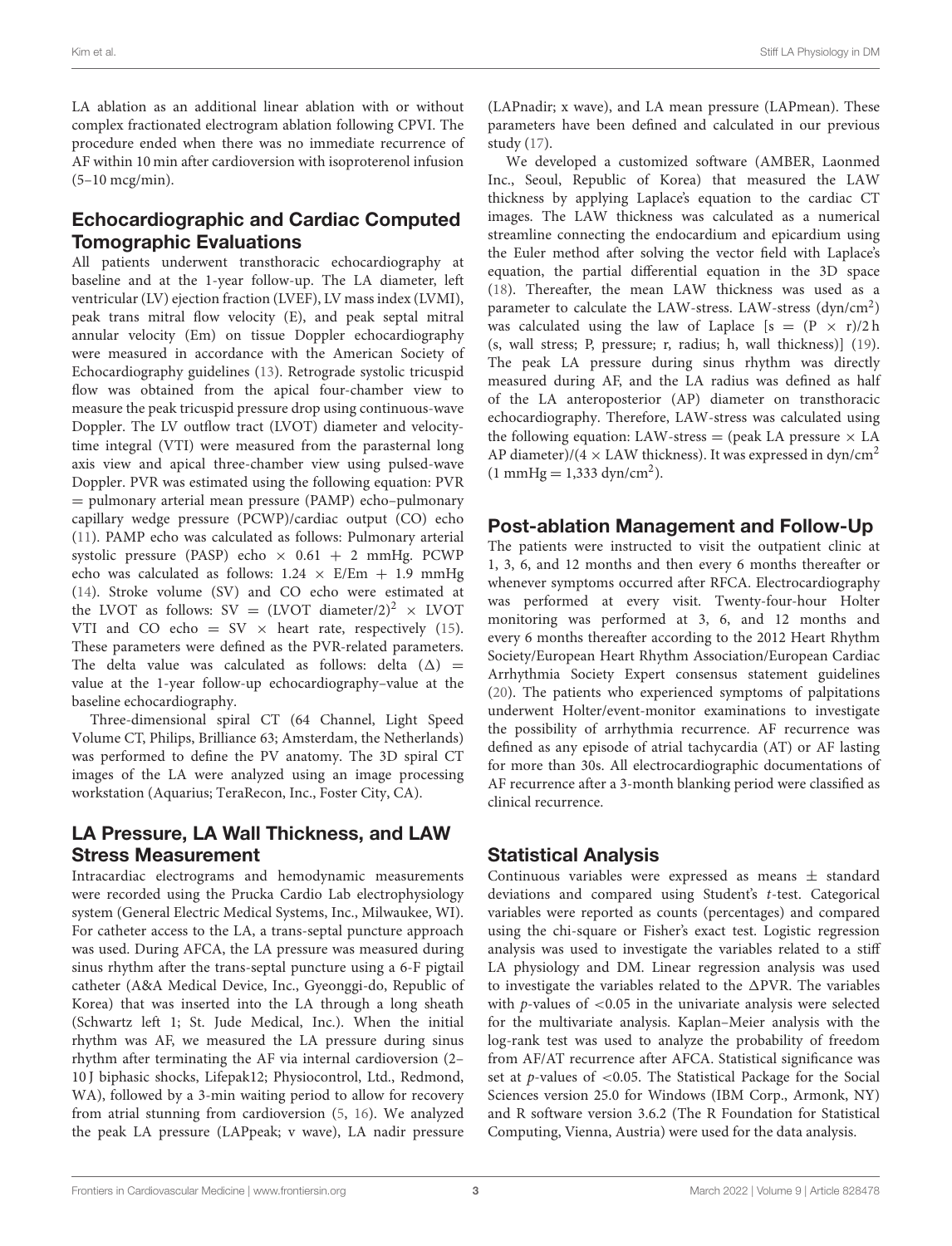<span id="page-3-0"></span>

|                                             | Before propensity score matching ( $N = 1,326$ ) |                        |                          | After propensity score matching ( $N = 844$ ) |                     |         |  |
|---------------------------------------------|--------------------------------------------------|------------------------|--------------------------|-----------------------------------------------|---------------------|---------|--|
| $DM (N = 211)$                              |                                                  | Non-DM ( $N = 1,115$ ) | P-value                  | $DM (N = 211)$                                | Non-DM $(N = 633)$  | P-value |  |
| <b>Clinical variables</b>                   |                                                  |                        |                          |                                               |                     |         |  |
| Age, years                                  | $64.2 \pm 8.8$                                   | $58.8 \pm 10.8$        | < 0.001                  | $64.2 \pm 8.8$                                | 64.1 $\pm$ 8.7      | 0.911   |  |
| Paroxysmal AF, %                            | 121 (57.3)                                       | 722 (64.6)             | 0.051                    | 121 (57.3)                                    | 374 (59.1)          | 0.687   |  |
| Male, %                                     | 147 (69.7)                                       | 762 (68.2)             | 0.687                    | 147 (69.7)<br>435 (68.7)                      |                     | 0.864   |  |
| Body mass index, kg/m <sup>2</sup>          | $25.4 \pm 3.0$                                   | $24.8 \pm 3.0$         | < 0.001                  | $24.8 \pm 2.8$<br>$25.4 \pm 3.0$              |                     | < 0.001 |  |
| CHA <sub>2</sub> DS <sub>2</sub> VASc score | $3.5 \pm 1.6$                                    | $1.6 \pm 1.4$          | 0.003                    | $3.5 \pm 1.6$<br>$2.0 \pm 1.5$                |                     | 0.013   |  |
| Congestive heart failure, %                 | 28 (13.3)                                        | 169(15.1)              | 0.528                    | 28 (13.3)                                     | 96 (15.2)           | 0.575   |  |
| Hypertension, %                             | 161 (76.3)                                       | 471 (42.1)             | < 0.001                  | 161 (76.3)                                    | 320 (50.6)          | < 0.001 |  |
| Stroke, %                                   | 39(18.5)                                         | 141 (12.6)             | 0.028                    | 39(18.5)                                      | 90(14.2)            | 0.151   |  |
| Vascular disease, %                         | 56 (26.5)                                        | 114 (10.2)             | < 0.001                  | 56 (26.5)                                     | 89 (14.1)           | < 0.001 |  |
| 3D computed tomography                      |                                                  |                        |                          |                                               |                     |         |  |
| LA volume/BSA, mL/m <sup>2</sup>            | $87.1 \pm 24.5$                                  | $87.9 \pm 31.1$        | 0.688                    | $87.1 \pm 24.5$                               | $90.2 \pm 24.9$     | 0.125   |  |
| Pericardial fat volume, mL                  | $125.9 \pm 55.7$                                 | $110.3 \pm 53.9$       | < 0.001                  | $125.9 \pm 55.7$                              | $116.5 \pm 54.3$    | 0.035   |  |
| <b>Catheter ablation</b>                    |                                                  |                        |                          |                                               |                     |         |  |
| Ablation time, sec                          | $4991.2 \pm 1510.8$                              | $4910.2 \pm 1645.2$    | 0.508                    | $4991.2 \pm 1510.8$                           | 4979.8 $\pm$ 1632.0 | 0.929   |  |
| Fluoroscopic time, min                      | $37.9 \pm 13.7$                                  | $37.7 \pm 14.5$        | 0.843                    | $37.9 \pm 13.7$                               | $36.6 \pm 13.6$     | 0.231   |  |
| Procedure time, min                         | $185.9 \pm 46.3$                                 | $184.8 \pm 49.7$       | 0.774                    | $185.9 \pm 46.3$                              | $185.7 \pm 49.5$    | 0.970   |  |
| Pulmonary vein ablation, %                  | 211 (100.0)                                      | 1,118 (100.0)          | $\overline{\phantom{m}}$ | 211 (100.0)                                   | 633 (100.0)         |         |  |
| Extra PV LA ablation, %                     | 86 (41.0)                                        | 448 (40.1)             | 0.818                    | 86 (41.0)                                     | 241 (38.1)          | 0.513   |  |
| CTI, %                                      | 199 (94.8)                                       | 1,067 (95.6)           | 0.587                    | 199 (94.8)                                    | 615 (97.2)          | 0.124   |  |
| LA related parameter                        |                                                  |                        |                          |                                               |                     |         |  |
| LA pressure, peak, mmHg                     | $24.9 \pm 10.5$                                  | $22.1 \pm 9.6$         | < 0.001                  | $24.9 \pm 10.5$                               | $21.9 \pm 9.5$      | < 0.001 |  |
| LA voltage                                  | $1.4 \pm 0.7$                                    | $1.3 \pm 0.7$          | 0.023                    | $1.4 \pm 0.7$<br>$1.4 \pm 0.7$                |                     | 0.797   |  |
| LA wall thickness                           | $1.9 \pm 0.4$                                    | $2.0 \pm 0.3$          | 0.466                    | $1.9 \pm 0.4$                                 | $2.0 \pm 0.3$       | 0.074   |  |
| LA wall stress                              | $193.6 \pm 111.5$                                | $164.1 \pm 95.2$       | 0.001                    | $193.6 \pm 111.5$                             | $162.0 \pm 94.3$    | 0.001   |  |

*Data are presented as mean* ± *SD for continuous variables and as proportions for categorical variables. DM, diabetes mellitus; AF, atrial fibrillation; LA, left atrium; BSA, body surface area; CTI, cavo-tricuspid isthmus; PV, pulmonary vein.*

### RESULTS

### Clinical Characteristics of the Patients With DM and a Stiff LA Physiology

1,326 patients were included for analysis and 211 patients were diagnosed with DM (15.9%). The baseline characteristics according to the presence of DM before and after PS matching are shown in **[Table 1](#page-3-0)**. A total of 844 patients (male: 69.0%) PSmatched for age, sex, and AF type had an average age of 64.0  $\pm$  8.7 years, and 58.6% had paroxysmal AF. The patients with DM had more comorbidities, such as hypertension ( $p < 0.001$ ) and vascular disease ( $p < 0.001$ ) than those without DM. The patients with DM showed a higher LA pressure and greater peak  $(p < 0.001)$  and LAW stress  $(p = 0.001)$  than did those without. There was no significant difference in performance of extra-PV LA ablation or CTI ablation between the two groups (**[Table 1](#page-3-0)**). Among the 844 patients, a stiff LA physiology was observed in 32 patients (4.1%). The prevalence of DM was higher in the patients with a stiff LA physiology than in those without ( $p = 0.037$ ). The peak LA pressure ( $p = 0.010$ ) and LAW stress ( $p = 0.024$ ) were also higher in the patients with a stiff LA physiology than in those without (**[Supplementary Table 1](#page-8-20)**).

# Echocardiographic Characteristics in the Patients With a Stiff LA Physiology and DM

The echocardiographic characteristics according to the presence of a stiff LA physiology are shown in **[Table 2](#page-4-0)**. There was no significant different in the parameters at baseline. At 1 year follow-up echocardiography, the patients with a stiff LA physiology after AFCA showed a larger LA diameter ( $p = 0.001$ ) and higher E/Em ( $p = 0.001$ ) and LVMI ( $p = 0.001$ ) than did those without. Like the echocardiographic findings, there was no significant difference in the PVR-related parameters at baseline. However, at 1-year follow-up, the PAMP ( $p < 0.001$ ) and PCWP  $(p = 0.001)$  were higher in the patients with a stiff LA physiology than in those without. Moreover, the patients with a stiff LA physiology showed a higher  $\triangle$ PVR ( $p < 0.001$ ) than did those without (**[Figure 2A](#page-4-1)**).

The echocardiographic characteristics according to the presence of DM are presented in **[Supplementary Tables 3](#page-8-20)**, **[4](#page-8-20)**. While there was no significant difference in the LA diameter, the LVEF, right ventricular systolic pressure (RVSP), and E/Em  $(p < 0.001)$  were significantly higher in the patients with DM than in those without a baseline. The  $\Delta$ PVR was also significantly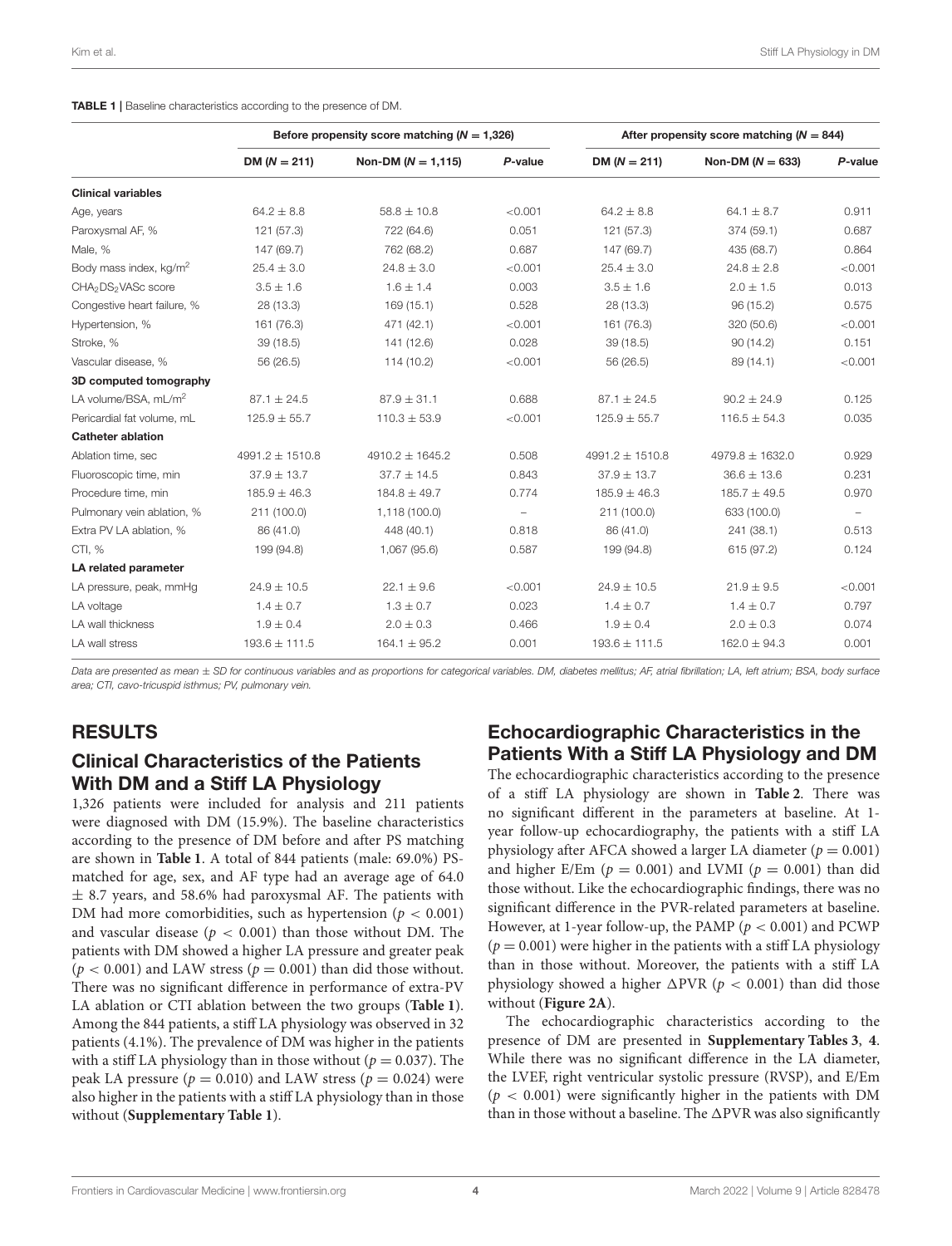<span id="page-4-0"></span>TABLE 2 | Echocardiographic characteristics according to the presence of a stiff LA physiology.

|                                   | <b>Baseline</b>                             |                                          |         | 1-year follow up                            |                                          |         | Delta value                                 |                                          |         |
|-----------------------------------|---------------------------------------------|------------------------------------------|---------|---------------------------------------------|------------------------------------------|---------|---------------------------------------------|------------------------------------------|---------|
|                                   | <b>Stiff LA</b><br>physiology<br>$(N = 32)$ | No stiff LA<br>physiology<br>$(N = 812)$ | p-value | <b>Stiff LA</b><br>physiology<br>$(N = 32)$ | No stiff LA<br>physiology<br>$(N = 812)$ | p-value | <b>Stiff LA</b><br>physiology<br>$(N = 32)$ | No stiff LA<br>physiology<br>$(N = 812)$ | p-value |
| <b>Echocardiographic findings</b> |                                             |                                          |         |                                             |                                          |         |                                             |                                          |         |
| LA diameter, mm                   | $43.5 \pm 5.5$                              | $42.3 \pm 6.0$                           | 0.263   | $42.7 \pm 5.1$                              | $39.1 \pm 5.7$                           | 0.001   | $-0.8 \pm 4.5$                              | $-3.2 \pm 4.7$                           | 0.005   |
| LVEF, %                           | 63.1 $\pm$ 7.6                              | $62.7 \pm 8.6$                           | 0.837   | $66.0 \pm 10.7$                             | $64.8 \pm 7.5$                           | 0.368   | $3.0 \pm 7.1$                               | $2.0 \pm 7.8$                            | 0.510   |
| E/Em                              | $12.2 \pm 4.6$                              | $10.9 \pm 4.4$                           | 0.085   | $17.7 \pm 10.1$                             | $11.2 \pm 4.7$                           | 0.001   | $5.3 \pm 7.4$                               | $0.3 \pm 3.9$                            | 0.001   |
| RVSP, mmHq                        | $27.8 \pm 7.2$                              | $27.2 \pm 6.9$                           | 0.639   | $44.8 \pm 8.4$                              | $26.0 \pm 6.0$                           | < 0.001 | $17.0 \pm 4.3$                              | $-0.3 \pm 17.6$                          | < 0.001 |
| LVMI, $g/m^2$                     | $98.7 \pm 18.2$                             | $96.5 \pm 23.3$                          | 0.619   | $109.0 \pm 23.8$                            | $96.1 \pm 21.6$                          | 0.001   | $8.0 \pm 21.9$                              | $-0.3 \pm 17.6$                          | 0.013   |
| <b>PVR</b> related parameter      |                                             |                                          |         |                                             |                                          |         |                                             |                                          |         |
| Stroke volume                     | $53.1 \pm 17.2$                             | $57.8 \pm 19.7$                          | 0.187   | $68.7 \pm 23.3$                             | $61.9 \pm 17.6$                          | 0.114   | $15.5 \pm 14.5$                             | $4.1 \pm 21.4$                           | < 0.001 |
| Heart rate, bpm                   | $69.3 \pm 16.5$                             | $66.7 \pm 13.0$                          | 0.431   | $67.2 \pm 17.7$                             | $71.5 \pm 10.5$                          | 0.243   | $-0.9 \pm 14.1$                             | $5.4 \pm 13.3$                           | 0.079   |
| Cardiac output                    | $3.7 \pm 1.2$                               | $3.9 \pm 1.5$                            | 0.562   | $4.3 \pm 1.4$                               | $4.4 \pm 1.2$                            | 0.624   | $0.9 \pm 1.3$                               | $0.5 \pm 1.5$                            | 0.369   |
| PAMP, mmHq                        | $19.0 \pm 4.4$                              | $18.6 \pm 4.2$                           | 0.639   | $29.3 \pm 5.1$                              | $17.8 \pm 3.6$                           | < 0.001 | $10.4 \pm 2.6$                              | $-0.8 \pm 3.9$                           | < 0.001 |
| PCWP, mmHq                        | $17.1 \pm 5.7$                              | $15.4 \pm 5.4$                           | 0.085   | $23.9 \pm 12.5$                             | $15.8 \pm 5.8$                           | 0.001   | $6.6 \pm 9.2$                               | $0.3 \pm 4.8$                            | 0.001   |
| <b>PVR</b>                        | $0.5 \pm 1.5$                               | $0.9 \pm 1.7$                            | 0.303   | $1.7 \pm 3.4$                               | $0.4 \pm 1.5$                            | 0.604   | $1.1 \pm 1.3$                               | $-0.5 \pm 1.7$                           | < 0.001 |

Data are presented as mean  $\pm$  SD for continuous variables. LA, left atrium; LVEF, left ventricular ejection fraction; E/Em, the ratio of the early diastolic mitral inflow velocity (E) to the early diastolic mitral annular velocity (Em); RVSP, right ventricular systolic pressure; LVMI, left ventricular mass index; PVR, pulmonary vascular resistance; PAMP, pulmonary artery mean *pressure; PCWP, pulmonary capillary wedge pressure.*



<span id="page-4-1"></span>FIGURE 2 | Comparisons of pulmonary vascular resistance (PVR) (A) according to the presence of a stiff LA physiology and (B) DM. PVR, pulmonary vascular resistance; LA, left atrium; DM, diabetes mellitus.

higher in the patients with DM than in those without ( $p = 0.012$ ) (**[Figure 2B](#page-4-1)**).

### Association of a Stiff LA Physiology With DM and the  $\triangle$ PVR

We investigated the association between a stiff LA physiology and DM using multivariate logistic regression analysis and linear regression analysis. In the adjusted model, a stiff LA physiology was independently associated with DM [OR =  $2.39$  (1.02–5.59),  $p = 0.045$ , the pericardial fat volume [OR = 1.01 (1.00-1.02),  $p = 0.004$ , empirical extra-PV LA ablation [OR = 3.14 (1.07– 9.3),  $p = 0.038$ , and the  $\triangle$ PVR [OR = 1.78 (1.37–2.31),  $p <$ 0.001]. We analyzed two multivariate models separately because the 1-year follow-up PVR and  $\Delta$ PVR had multicollinearity. A stiff LA physiology was also associated with the 1-year follow-up PVR [OR = 1.69 (1.25–2.28),  $p = 0.001$ ] (**[Table 3](#page-5-0)**). To evaluate the contribution of diabetes to stiff LA physiology, an additional multivariate logistic analysis excluding patients of extra PV LA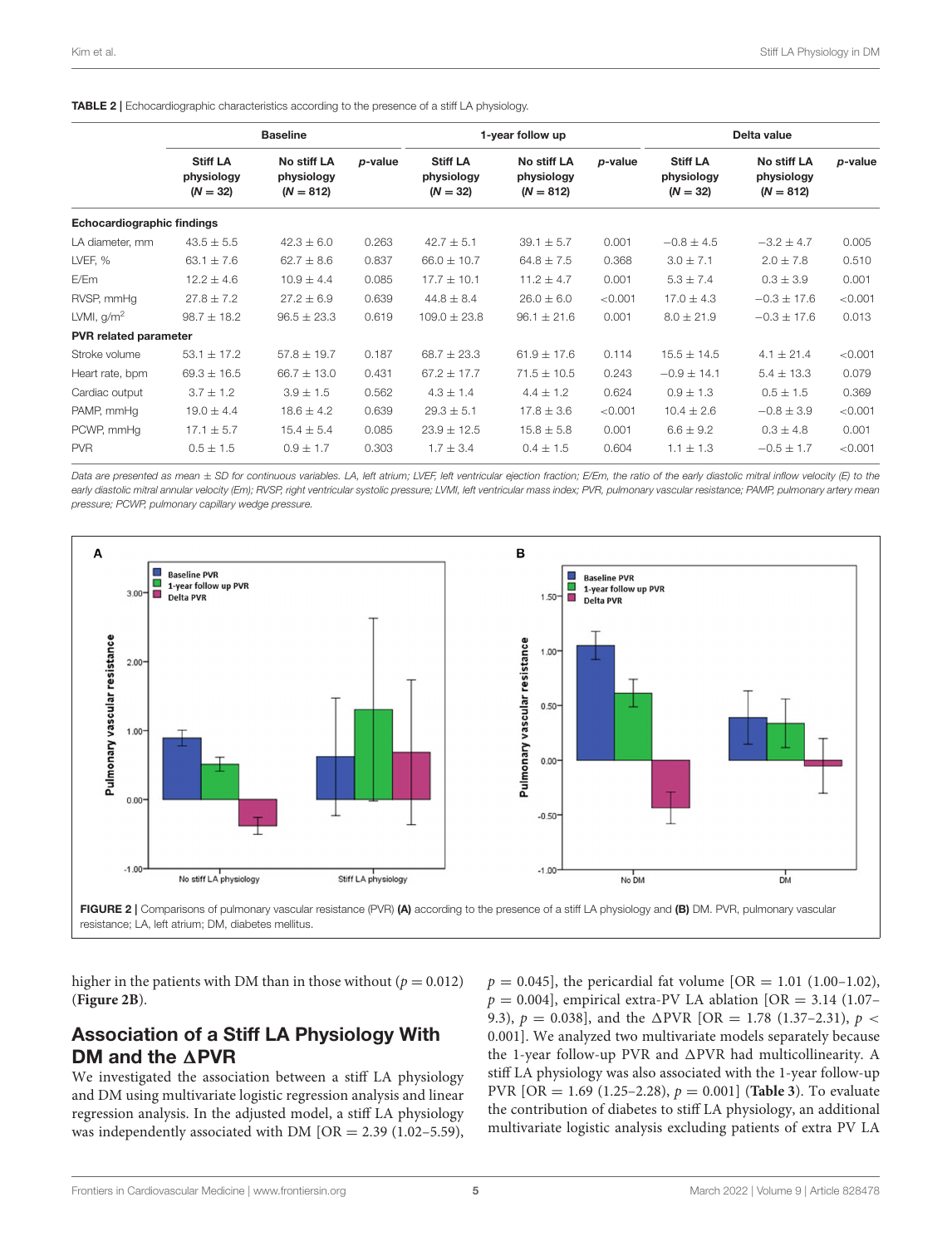<span id="page-5-0"></span>

| TABLE 3   Logistic regression analysis of the stiff LA physiology in the patients. |  |  |
|------------------------------------------------------------------------------------|--|--|
|------------------------------------------------------------------------------------|--|--|

|                          | Univariate analysis    |         | <b>Multivariate analysis</b> |         | <b>Multivariate analysis</b> |         |
|--------------------------|------------------------|---------|------------------------------|---------|------------------------------|---------|
|                          | OR (95% CI)            | P-value | OR (95% CI)                  | P-value | OR (95% CI)                  | P-value |
| Age                      | 1.042 (0.999-1.088)    | 0.058   |                              |         |                              |         |
| Male                     | $0.854(0.406 - 1.798)$ | 0.678   |                              |         |                              |         |
| Paroxysmal AF            | $0.355(0.169 - 0.746)$ | 0.006   | 1.088 (0.378-3.134)          | 0.876   | $0.881(0.302 - 2.575)$       | 0.817   |
| Body mass index          | 1.052 (0.935-1.183)    | 0.397   |                              |         |                              |         |
| Diabetes mellitus        | 2.122 (1.029-4.374)    | 0.042   | 2.935 (1.278-6.742)          | 0.011   | 2.386 (1.019-5.587)          | 0.045   |
| Hypertension             | $0.969(0.475 - 1.975)$ | 0.931   |                              |         |                              |         |
| Congestive heart failure | 2.000 (0.877-4.559)    | 0.099   |                              |         |                              |         |
| <b>Stroke</b>            | $0.563(0.169 - 1.877)$ | 0.350   |                              |         |                              |         |
| Vascular disease         | 1.945 (0.881-4.296)    | 0.100   |                              |         |                              |         |
| LA diameter              | 1.034 (0.975-1.095)    | 0.263   |                              |         |                              |         |
| LVEF                     | 1.004 (0.963-1.047)    | 0.837   |                              |         |                              |         |
| E/Em                     | 1.059 (0.992-1.130)    | 0.087   |                              |         |                              |         |
| LA volume/BSA            | 1.013 (0.999-1.026)    | 0.060   |                              |         |                              |         |
| Pericardial fat volume   | 1.008 (1.002-1.014)    | 0.007   | 1.010 (1.003-1.017)          | 0.006   | 1.011 (1.003-1.018)          | 0.004   |
| LA pressure, peak*       | 1.061 (1.027-1.097)    | < 0.001 |                              |         |                              |         |
| LA voltage*              | $0.389(0.205 - 0.738)$ | 0.004   |                              |         |                              |         |
| LA wall stress*          | 1.004 (1.001-1.007)    | 0.005   | 1.002 (0.999-1.006)          | 0.153   | 1.003 (0.999-1.006)          | 0.144   |
| Extra PV LA ablation     | 2.731 (1.316-5.664)    | 0.007   | 3.494 (1.190-10.259)         | 0.023   | 3.144 (1.067-9.262)          | 0.038   |
| Extra PV trigger         | $0.318(0.043 - 2.377)$ | 0.264   |                              |         |                              |         |
| <b>Baseline PVR</b>      | $0.939(0.757 - 1.164)$ | 0.564   |                              |         |                              |         |
| 1-year follow up PVR     | 1.395 (1.117-1.742)    | 0.003   | 1.689 (1.251-2.281)          | 0.001   |                              |         |
| Delta PVR                | 1.141 (1.176-1.767)    | < 0.001 |                              |         | 1.782 (1.372-2.314)          | < 0.001 |

\**LA wall stress was included in the multivariate analysis due to multicollinearity among three variables. Two multivariate models were separately presented because 1-year follow up PVR and delta PVR had a multicollinearity to each other. LA, left atrium; AF, atrial fibrillation; LVEF, left ventricular ejection fraction; E/Em, the ratio of the early diastolic mitral inflow velocity (E) to the early diastolic mitral annular velocity (Em); BSA, body surface area; PV, pulmonary vein; PVR, pulmonary vascular resistance.*

ablation group was performed. As a result, in this subgroup, stiff LA physiology also showed an independent association with 1-year follow-up PVR or  $\triangle$ PVR (**[Supplementary Table 5](#page-8-20)**). The multivariate linear regression analysis revealed that the  $\triangle$ PVR was independently associated with DM  $\beta = 0.37$  (0.06–0.67),  $p = 0.020$ , the peak LA pressure  $\beta = -0.02$  (-0.03–0.00),  $p = 0.034$ ], and a stiff LA physiology [β = 1.40 (0.70-2.10), p < 0.001] in the adjusted model (**[Table 4](#page-6-0)**). The multivariate logistic regression analysis revealed that DM was independently associated with hypertension  $[OR = 2.25 (1.47-3.43), p < 0.001]$ , vascular disease [OR = 1.78 (1.10–2.90),  $p = 0.020$ ], and the  $\Delta$ PVR [OR = 1.03 (1.01–1.05),  $p = 0.001$ ] in the adjusted model (**[Supplementary Table 6](#page-8-20)**).

### Clinical Recurrence of AF After RFCA and a Stiff LA Physiology

During the  $38.8 \pm 29.3$  month follow-up, the incidence of the clinical recurrence of AF was significantly higher in the patients with a stiff LA physiology than in those without (log rank  $p$ = 0.032) (**[Figure 3A](#page-6-1)**, **[Supplementary Table 7](#page-8-20)**). There was no difference in this incidence between the patients with and without DM ( $log rank p = 0.364$ ) (**[Figure 3B](#page-6-1)**).

### **DISCUSSION**

Our study investigated the association between a stiff LA physiology after AFCA and DM using echocardiographic estimated PVR. We found that a stiff LA physiology was independently associated with DM, the  $\Delta$ PVR, and empirical extra-PV LA ablation after adjustment for age, sex, and AF type. Compared with the patients without DM, a relatively small decrease in the PVR was observed in the patients with DM after AFCA, which may explain the mechanistic association between DM and a stiff LA physiology. Although the incidence of a stiff LA physiology was low, the clinical recurrence of AF after AFCA was associated with the presence of a stiff LA physiology in our study population.

### Stiff LA Physiology After AFCA

Stiff LA syndrome was first described in a patient who developed pulmonary artery hypertension with dyspnea after mitral valve replacement [\(7\)](#page-8-6). Recently, the concept of stiff LA syndrome has recently been applied to patients who have undergone AFCA. The main clinical findings are dyspnea, congestive heart failure, pulmonary hypertension, and large v waves recorded on PCWP or LA pressure tracings in the absence of marked mitral regurgitation [\(21\)](#page-8-21). Operators tend to create more ablation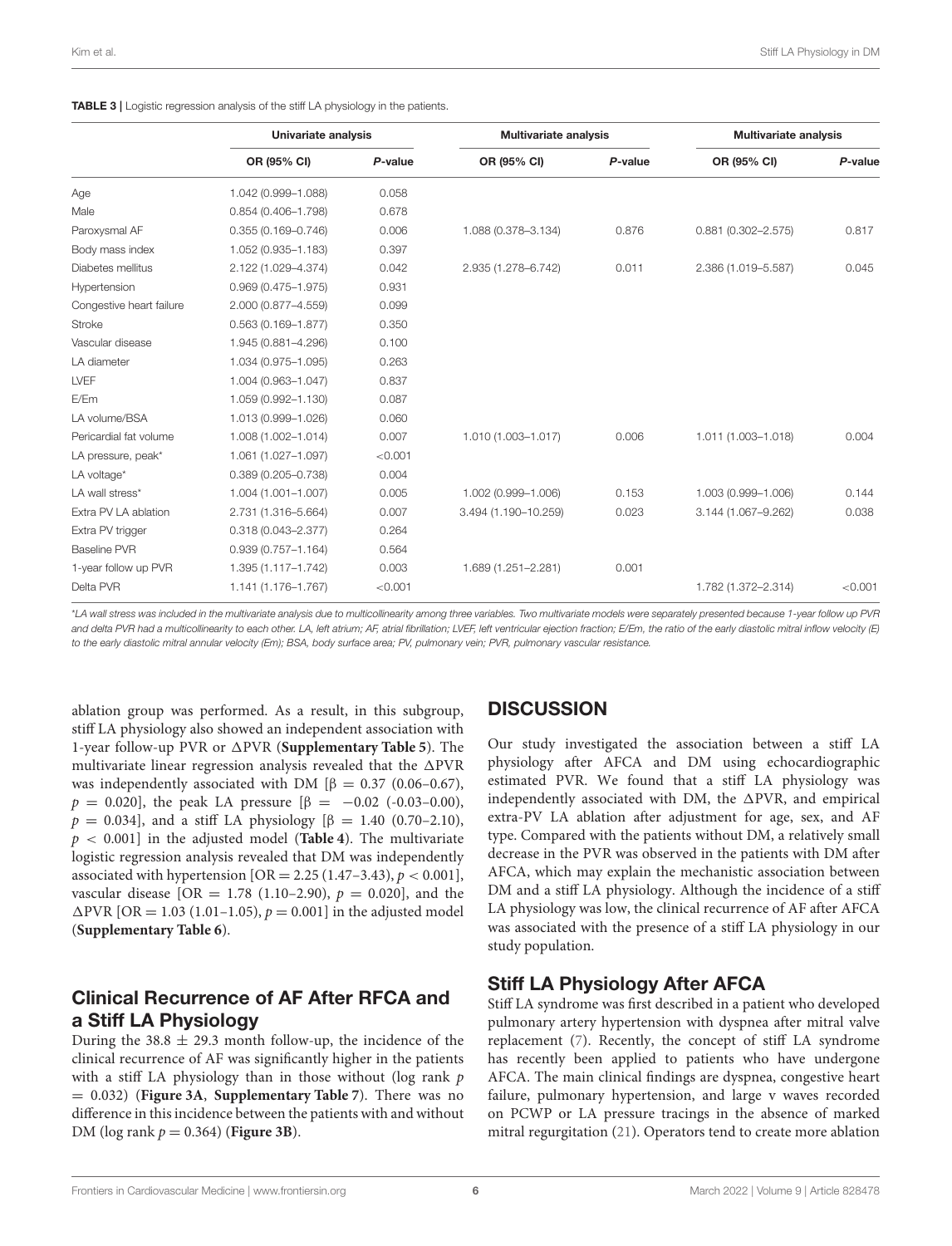#### <span id="page-6-0"></span>**TABLE 4** | Linear regression analysis of the  $\triangle$ PVR in the patients.

|                          | Univariate analysis           |         | <b>Multivariate analysis</b> |         |  |
|--------------------------|-------------------------------|---------|------------------------------|---------|--|
|                          | B (95% CI)                    | P-value | B (95% CI)                   | P-value |  |
| Age                      | $-0.010 (-0.025 - 0.004)$     | 0.158   |                              |         |  |
| Male                     | $0.061 (-0.211 - 0.333)$      | 0.660   |                              |         |  |
| Paroxysmal AF            | $-0.047$ ( $-0.302 - 0.207$ ) | 0.715   |                              |         |  |
| Body mass index          | $0.023 (-0.020 - 0.067)$      | 0.294   |                              |         |  |
| Diabetes mellitus        | $0.383(0.096 - 0.671)$        | 0.009   | $0.365(0.057 - 0.673)$       | 0.020   |  |
| Hypertension             | $0.069 (-0.185 - 0.323)$      | 0.594   |                              |         |  |
| Congestive heart failure | $-0.162$ ( $-0.533 - 0.210$ ) | 0.394   |                              |         |  |
| Stroke                   | $0.014 (-0.341 - 0.369)$      | 0.937   |                              |         |  |
| Vascular disease         | $-0.036(-0.366 - 0.293)$      | 0.829   |                              |         |  |
| LA diameter              | $-0.017 (-0.038 - 0.004)$     | 0.122   |                              |         |  |
| LVEF                     | $0.008 (-0.007 - 0.023)$      | 0.287   |                              |         |  |
| LA volume/BSA            | $-0.006(-0.011-0.000)$        | 0.034   | $-0.005(-0.011-0.000)$       | 0.057   |  |
| Pericardial fat volume   | $0.000 (-0.002 - 0.003)$      | 0.742   |                              |         |  |
| LA pressure, peak        | $-0.016(-0.030 - 0.003)$      | 0.018   | $-0.015(-0.029 - 0.001)$     | 0.034   |  |
| LA voltage               | $0.049 (-0.139 - 0.237)$      | 0.609   |                              |         |  |
| LA wall stress           | $-0.001$ $(-0.003 - 0.000)$   | 0.097   |                              |         |  |
| Stiff LA physiology      | 1.065 (0.427-1.702)           | 0.001   | 1.402 (0.701-2.103)          | < 0.001 |  |
| Extra PV LA ablation     | $0.076 (-0.183 - 0.335)$      | 0.564   |                              |         |  |
| Extra PV trigger         | $-0.060$ ( $-0.488 - 0.367$ ) | 0.781   |                              |         |  |

*PVR, pulmonary vascular resistance; AF, atrial fibrillation; LA, left atrium; LVEF, left ventricular ejection fraction; BSA, body surface area; PV, pulmonary vein.*



<span id="page-6-1"></span>lesions to reduce the AF recurrence, but extensive ablation lesions usually result in more scar formation in the LA. Moreover, recent clinical trials have revealed no additional benefit of linear ablation or electrogram-guided ablation compared with a CPVI alone [\(22\)](#page-8-22). In our recent study, extra-PV LA ablation markedly increased the LA pressure and worsened the diastolic function more than CPVI alone; however, there was no difference in the symptoms [\(5\)](#page-8-4). In addition, we recently conducted a study on a stiff LA physiology defined using the RVSP. Similar to previous findings, DM, a low mean LA voltage, and extra-PV LA ablation were identified as risk factors [\(4\)](#page-8-3).

### Association Between a Stiff LA Physiology and DM

In this study, patients who developed a stiff LA physiology showed an increased PVR after AFCA. There were no differences in the echocardiographic findings or PVR-related parameters at baseline. Among the patients with a stiff LA physiology, the SV increased, while the heart rate decreased after the procedure. There was no difference found in the CO between the two groups. Conversely, the PAMP and PCWP significantly increased in the patients with a stiff LA physiology. In particular, the increase in the PAMP was greater than that in the PCWP,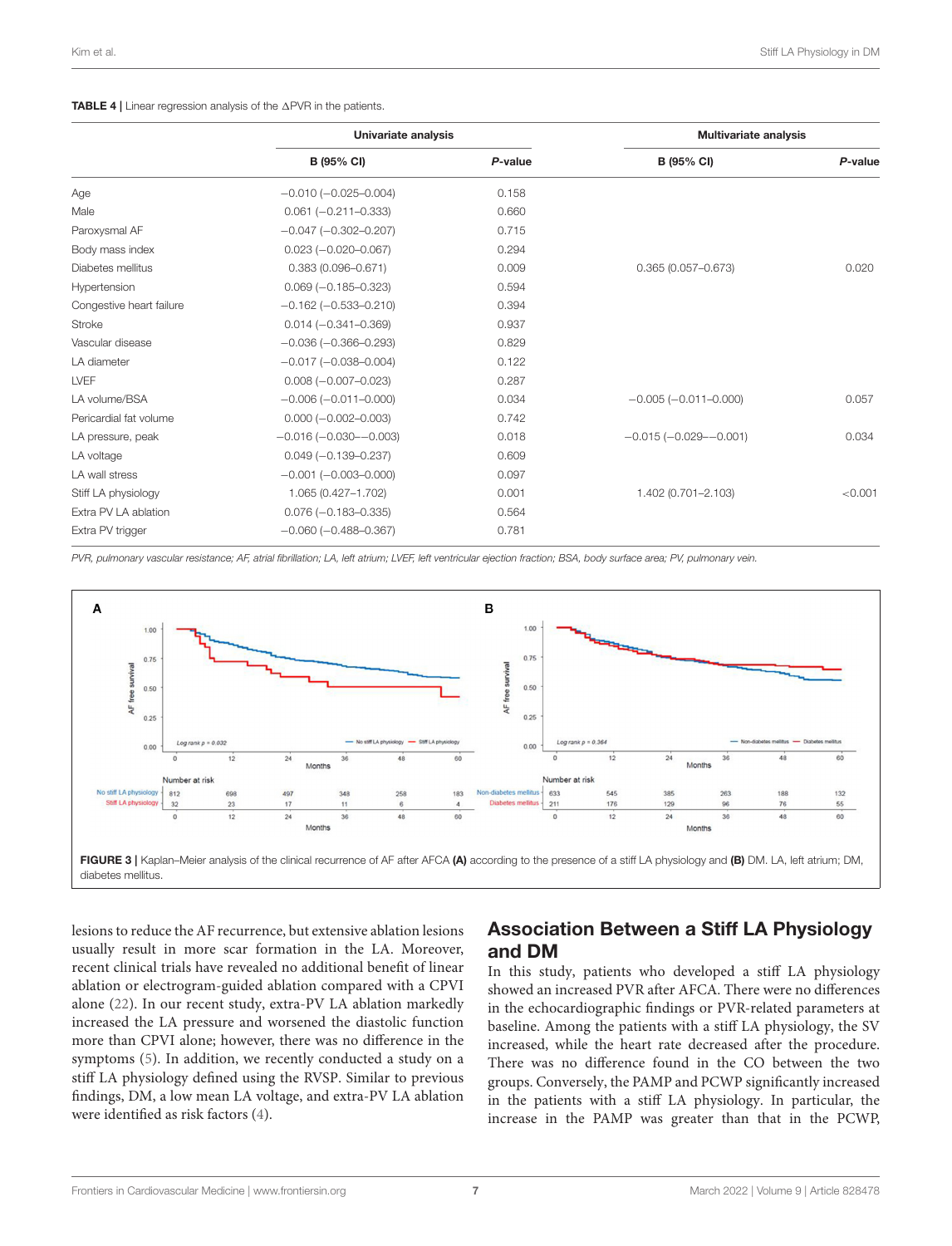which resulted in an increase in the PVR. Generally, the LA chamber is characterized by high compliance. It serves an atrial mechanical function through atrial contraction and as a reservoir by maintaining a low LA pressure during atrial relaxation and filling periods [\(23\)](#page-8-23). Atrial contraction represents a wave in the LA pressure. Subsequent atrial relaxation shows a drop in the x wave, indicating early atrial filling in the PV, followed by an increase in the LA pressure and simultaneous LV contraction. As ventricular contraction continues, the RV also contracts, and the SV enters the LA through the pulmonary circulation and creates a v wave with passive filling [\(24\)](#page-8-24). In a stiff LA physiology, LA compliance is reduced by atrial scarring and late systole is pronounced, which increases the v wave and PCWP. This can lead to pulmonary vascular remodeling, RV dysfunction, and increased pulmonary artery pressure. Previous studies have reported elevations in the E/Em reflecting diastolic dysfunction in patients with a stiff LA physiology [\(5\)](#page-8-4). LV diastolic dysfunction increases the pulmonary artery pressure and RVSP and is attributed to a stiff LA physiology.

We found that a stiff LA physiology was independently associated with DM and the  $\Delta$ PVR, and found an association between DM and the  $\Delta$ PVR. In the comparison between the patients with and without DM, both groups showed a decrease in PVR after the procedure; however, the decrease in the PVR was smaller in the patients with DM. Regardless of DM, all patients showed a decrease in PVR after AFCA. Among the factors involved in estimated PVR, CO increased, PAMP decreased, and PCWP increased after AFCA. CO is affected by SV and HR, and as previously reported that HR increases in sinus rhythm after AFCA [\(25\)](#page-8-25). Some studies showed that CO increases after AFCA [\(26\)](#page-8-26). In addition, we previously reported an observation of increased LA pressure after AFCA [\(5\)](#page-8-4). For the reasons described above, in the current analysis, it appears that the estimated PVR decreased after the procedure. However, the baseline PVR was significantly lower in the patients with DM, which resulted in a smaller  $\Delta$ PVR. The reason why the baseline PVR was smaller in the patients with DM is that diastolic dysfunction occurs frequently among them, which increases the E/Em and PCWP [\(27\)](#page-9-0). DM can lead to LA remodeling due to LA subendocardial fibrosis, oxidative stress, inflammation, and increased renin-angiotensin-aldosterone system activity as well as LV diastolic dysfunction [\(28\)](#page-9-1). LA remodeling can increase the PCWP and decrease the PVR. Another study found that DM and hyperglycemia decreased pulmonary artery compliance and increased the RV afterload and RV remodeling in patients with pulmonary artery hypertension [\(29\)](#page-9-2).

### Study Limitations

This study had several limitations. First, this was a single-center, observational, retrospective cohort study. Herein, we included highly selective patients who underwent de novo AFCA at a tertiary hospital. The change in the PVI technique was not clearly reflected as it had a long recruitment period of 11 years. Second, the definition of stiff LA syndrome included the patient's symptoms; however, we could not obtain data on the symptoms and thereby used the concept of a stiff LA "physiology" rather than "syndrome." We defined a stiff LA

physiology using the RVSP on echocardiography. In previous studies, LA stiffness was evaluated using the peak LA pressure, large v wave pressure, and LA pulse pressure [\(5,](#page-8-4) [9,](#page-8-8) [10\)](#page-8-9). Since there is no gold standard method, LA stiffness was defined using several methods, and the relevant results of each study may be different. Thus, generalization of the results should be considered carefully. Third, the PVR was estimated using the echocardiographic findings. Patients without adequate pre- and post-procedural echocardiographic data were excluded. Potential confounding factors, such as age, comorbidities, medication, heart rate, and rhythm, may also play a role in post-procedural echocardiography. Fourth, we measured the LA pressure during sinus rhythm after cardioversion in the patients with early AF rhythm status. We waited for at least 3 min for the LA pressure to stabilize; however, it was difficult to rule out an effect on the LA after shock. Fifth, since we identified DM before the procedure, data regarding mean blood glucose levels, DM control, and period after diagnosis of DM were not available in this study. Further studies on DM control status including medication use, mean glucose level and stiff LA physiology will be needed. Despite the above limitations, we sought to evaluate the association of DM and a stiff LA physiology after AFCA in the current analysis, and by raising awareness of stiff LA physiology especially in diabetic populations, clinicians can have more attention to treatment options and prognosis for these patients.

# **CONCLUSION**

A stiff LA physiology was independently associated with DM because of the relatively small decrease in the PVR after AFCA in this population. The patients with a stiff LA physiology had worse rhythm outcomes after AFCA than in those without.

# DATA AVAILABILITY STATEMENT

The original contributions presented in the study are included in the article/**[Supplementary Material](#page-8-20)**, further inquiries can be directed to the corresponding author.

# ETHICS STATEMENT

The studies involving human participants were reviewed and approved by the Institutional Review Board of the Yonsei University Health System. The patients/participants provided their written informed consent to participate in this study. Written informed consent was obtained from the individual(s) for the publication of any potentially identifiable images or data included in this article.

# AUTHOR CONTRIBUTIONS

M-HK contributed to the conception and design of the work, interpretation of data, and drafting of the manuscript. HY and H-NP contributed to the conception and design of the work and critical revision of the manuscript. YP, T-HK, BJ, and M-HL contributed to the conception and design of the work and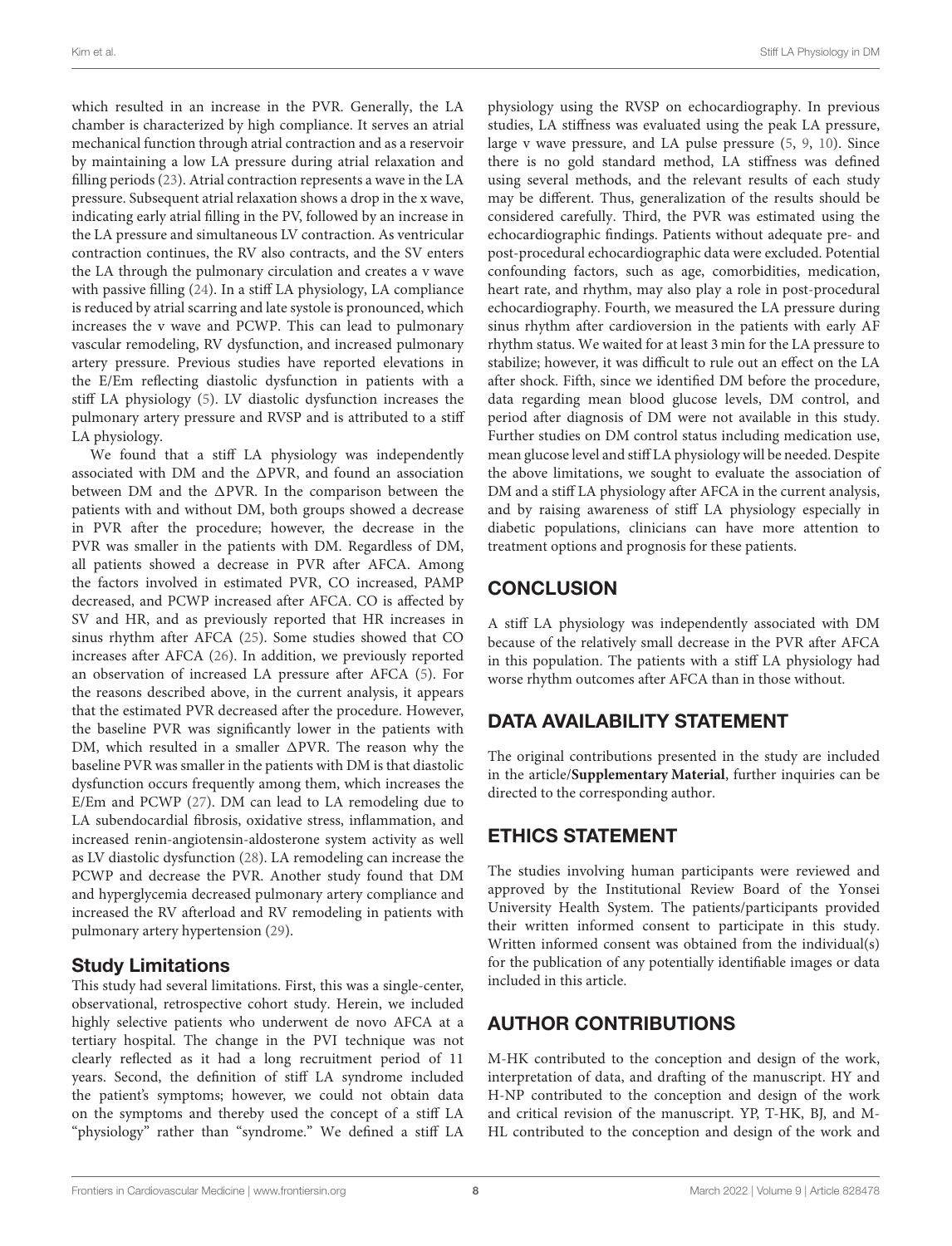revision of the manuscript. All authors read and approved the manuscript before its submission.

#### FUNDING

This work was supported by grants [HI21C0011] from the Ministry of Health and Welfare and a grant [NRF-2020R1A2B5B01001695] from the Basic Science Research Program run by the National Research Foundation of Korea, which is funded by the Ministry of Science, ICT & Future

#### **REFERENCES**

- <span id="page-8-0"></span>1. Hindricks G, Potpara T, Dagres N, Arbelo E, Bax JJ, Blomstrom-Lundqvist C, et al. 2020 ESC Guidelines for the diagnosis and management of atrial fibrillation developed in collaboration with the European Association for Cardio-Thoracic Surgery (EACTS): the task force for the diagnosis and management of atrial fibrillation of the European society of cardiology (ESC) developed with the special contribution of the European heart rhythm association (EHRA) of the ESC. Eur Heart J. (2021) 42:373–498. doi: [10.1093/eurheartj/ehaa612](https://doi.org/10.1093/eurheartj/ehaa612)
- <span id="page-8-1"></span>2. Marrouche NF, Brachmann J, Andresen D, Siebels J, Boersma L, Jordaens L, et al. Catheter ablation for atrial fibrillation with heart failure. N Engl J Med. (2018) 378:417–27. doi: [10.1056/NEJMoa1707855](https://doi.org/10.1056/NEJMoa1707855)
- <span id="page-8-2"></span>3. Bunch TJ, Crandall BG, Weiss JP, May HT, Bair TL, Osborn JS, et al. Patients treated with catheter ablation for atrial fibrillation have long-term rates of death, stroke, and dementia similar to patients without atrial fibrillation. J Cardiovasc Electrophysiol. (2011) 22:839–45. doi: [10.1111/j.1540-8167.2011.02035.x](https://doi.org/10.1111/j.1540-8167.2011.02035.x)
- <span id="page-8-3"></span>4. Lee JH, Kwon OS, Yu HT, Kim TH, Uhm JS, Joung B, et al. Risk factors for stiff left atrial physiology 1 year after catheter ablation of atrial fibrillation. Front Physiol. (2021) 12:740600. doi: [10.3389/fphys.2021.740600](https://doi.org/10.3389/fphys.2021.740600)
- <span id="page-8-4"></span>5. Park JW, Yu HT, Kim TH, Uhm JS, Joung B, Lee MH, et al. Atrial fibrillation catheter ablation increases the left atrial pressure. Circ Arrhythm Electrophysiol. (2019) 12:e007073. doi: [10.1161/CIRCEP.118.007073](https://doi.org/10.1161/CIRCEP.118.007073)
- <span id="page-8-5"></span>6. Linhart M, Lewalter T, Mittmann-Braun EL, Karbach NC, Andrie RP, Hammerstingl C, et al. Left atrial pressure as predictor for recurrence of atrial fibrillation after pulmonary vein isolation. J Interv Card Electrophysiol. (2013) 38:107–14. doi: [10.1007/s10840-013-9803-9](https://doi.org/10.1007/s10840-013-9803-9)
- <span id="page-8-6"></span>7. Pilote L, Marpole D, Sniderman A. Stiff left atrial syndrome. Can J Cardiol. (1988) 4:255–7.
- <span id="page-8-7"></span>8. Packer M. Effect of catheter ablation on pre-existing abnormalities of left atrial systolic, diastolic, and neurohormonal functions in patients with chronic heart failure and atrial fibrillation. Eur Heart J. (2019) 40:1873–9. doi: [10.1093/eurheartj/ehz284](https://doi.org/10.1093/eurheartj/ehz284)
- <span id="page-8-8"></span>9. Gibson DN, Di Biase L, Mohanty P, Patel JD, Bai R, Sanchez J, et al. Stiff left atrial syndrome after catheter ablation for atrial fibrillation: clinical characterization, prevalence, and predictors. Heart Rhythm. (2011) 8:1364–71. doi: [10.1016/j.hrthm.2011.02.026](https://doi.org/10.1016/j.hrthm.2011.02.026)
- <span id="page-8-9"></span>10. Witt CM, Fenstad ER, Cha YM, Kane GC, Kushwaha SS, Hodge DO, et al. Increase in pulmonary arterial pressure after atrial fibrillation ablation: incidence and associated findings. J Interv Card Electrophysiol. (2014) 40:47– 52. doi: [10.1007/s10840-014-9875-1](https://doi.org/10.1007/s10840-014-9875-1)
- <span id="page-8-10"></span>11. Lindqvist P, Soderberg S, Gonzalez MC, Tossavainen E, Henein MY. Echocardiography based estimation of pulmonary vascular resistance in patients with pulmonary hypertension: a simultaneous doppler echocardiography and cardiac catheterization study. Eur J Echocardiogr. (2011) 12:961–6. doi: [10.1093/ejechocard/jer222](https://doi.org/10.1093/ejechocard/jer222)
- <span id="page-8-11"></span>12. American Diabetes A. 2. Classification and diagnosis of diabetes: standards of medical care in diabetes-2019. Diabetes Care. (2019) 42:S13–28. doi: [10.2337/dc19-S002](https://doi.org/10.2337/dc19-S002)
- <span id="page-8-12"></span>13. Mitchell C, Rahko PS, Blauwet LA, Canaday B, Finstuen JA, Foster MC, et al. Guidelines for Performing a comprehensive transthoracic echocardiographic examination in adults: recommendations from the

Planning. This study was also supported by a Severance Hospital Research fund for Clinical excellence (SHRC) (C-2021-0019) and a new faculty research seed money grant of Yonsei University College of Medicine for 2021 (2021-32-0043).

#### SUPPLEMENTARY MATERIAL

<span id="page-8-20"></span>The Supplementary Material for this article can be found [online at: https://www.frontiersin.org/articles/10.3389/fcvm.](https://www.frontiersin.org/articles/10.3389/fcvm.2022.828478/full#supplementary-material) 2022.828478/full#supplementary-material

American society of echocardiography. J Am Soc Echocardiogr. (2019) 32:1– 64. doi: [10.1016/j.echo.2018.06.004](https://doi.org/10.1016/j.echo.2018.06.004)

- <span id="page-8-13"></span>14. Nagueh SF, Middleton KJ, Kopelen HA, Zoghbi WA, Quiñones MA. Doppler tissue imaging: a noninvasive technique for evaluation of left ventricular relaxation and estimation of filling pressures. J Am Coll Cardiol. (1997) 30:1527–33. doi: [10.1016/S0735-1097\(97\)00344-6](https://doi.org/10.1016/S0735-1097(97)00344-6)
- <span id="page-8-14"></span>15. Blanco P. Rationale for using the velocity-time integral and the minute distance for assessing the stroke volume and cardiac output in pointof-care settings. Ultrasound J. [\(2020\) 12:21. doi: 10.1186/s13089-020-0](https://doi.org/10.1186/s13089-020-00170-x) 0170-x
- <span id="page-8-15"></span>16. Park J, Joung B, Uhm JS, Young Shim C, Hwang C, Hyoung Lee M, et al. High left atrial pressures are associated with advanced electroanatomical remodeling of left atrium and independent predictors for clinical recurrence of atrial fibrillation after catheter ablation. Heart Rhythm. (2014) 11:953–60. doi: [10.1016/j.hrthm.2014.03.009](https://doi.org/10.1016/j.hrthm.2014.03.009)
- <span id="page-8-16"></span>17. Park J, Yang PS, Kim TH, Uhm JS, Kim JY, Joung B, et al. Low left atrial compliance contributes to the clinical recurrence of atrial fibrillation after catheter ablation in patients with structurally and functionally normal heart. PLoS ONE. (2015) 10:e0143853. doi: [10.1371/journal.pone.0143853](https://doi.org/10.1371/journal.pone.0143853)
- <span id="page-8-17"></span>18. Kwon O-S, Lee J, Lim S, Park J-W, Han H-J, Yang S-H, et al. Accuracy and clinical feasibility of 3D-myocardial thickness map measured by cardiac computed tomogram. Int J Arrhyth. (2020) 21:12. doi: [10.1186/s42444-020-00020-w](https://doi.org/10.1186/s42444-020-00020-w)
- <span id="page-8-18"></span>19. Wang W, Buehler D, Martland AM, Feng XD, Wang YJ. Left atrial wall tension directly affects the restoration of sinus rhythm after Maze procedure. Eur J Cardiothorac Surg. [\(2011\) 40:77–82. doi: 10.1016/j.ejcts.2010.](https://doi.org/10.1016/j.ejcts.2010.10.022) 10.022
- <span id="page-8-19"></span>20. Calkins H, Kuck KH, Cappato R, Brugada J, Camm AJ, Chen SA, et al. 2012 HRS/EHRA/ECAS Expert Consensus Statement on Catheter and Surgical Ablation of Atrial Fibrillation: recommendations for patient selection, procedural techniques, patient management and follow-up, definitions, endpoints, and research trial design. Europace. (2012) 14:528–606. doi: [10.1093/europace/eus027](https://doi.org/10.1093/europace/eus027)
- <span id="page-8-21"></span>21. Yang Y, Liu Q, Wu Z, Li X, Xiao Y, Tu T, et al. Stiff left atrial syndrome: a complication undergoing radiofrequency catheter ablation for atrial fibrillation. J Cardiovasc Electrophysiol. (2016) 27:884–9. doi: [10.1111/jce.12966](https://doi.org/10.1111/jce.12966)
- <span id="page-8-22"></span>22. Verma A, Jiang CY, Betts TR, Chen J, Deisenhofer I, Mantovan R, et al. Approaches to catheter ablation for persistent atrial fibrillation. N Engl J Med. (2015) 372:1812–22. doi: [10.1056/NEJMoa1408288](https://doi.org/10.1056/NEJMoa1408288)
- <span id="page-8-23"></span>23. Yoon YE, Kim HJ, Kim SA, Kim SH, Park JH, Park KH, et al. Left atrial mechanical function and stiffness in patients with paroxysmal atrial fibrillation. J Cardiovasc Ultrasound. (2012) 20:140–5. doi: [10.4250/jcu.2012.20.3.140](https://doi.org/10.4250/jcu.2012.20.3.140)
- <span id="page-8-24"></span>24. Reddy YNV, El Sabbagh A, Packer D, Nishimura RA. Evaluation of shortness of breath after atrial fibrillation ablation-Is there a stiff left atrium? Heart Rhythm. (2018) 15:930–5. doi: [10.1016/j.hrthm.2018.01.029](https://doi.org/10.1016/j.hrthm.2018.01.029)
- <span id="page-8-25"></span>25. Yu HT, Kim TH, Uhm JS, Kim JY, Joung B, Lee MH, et al. Prognosis of high sinus heart rate after catheter ablation for atrial fibrillation. Europace. (2017) 19:1132–9. doi: [10.1093/europace/euw142](https://doi.org/10.1093/europace/euw142)
- <span id="page-8-26"></span>26. Schmidt M, Daccarett M, Brachmann J. Atrial fibrillation ablation in systolic heart failure patients: a promising tool? Europace. (2010) 12:1–2. doi: [10.1093/europace/eup397](https://doi.org/10.1093/europace/eup397)